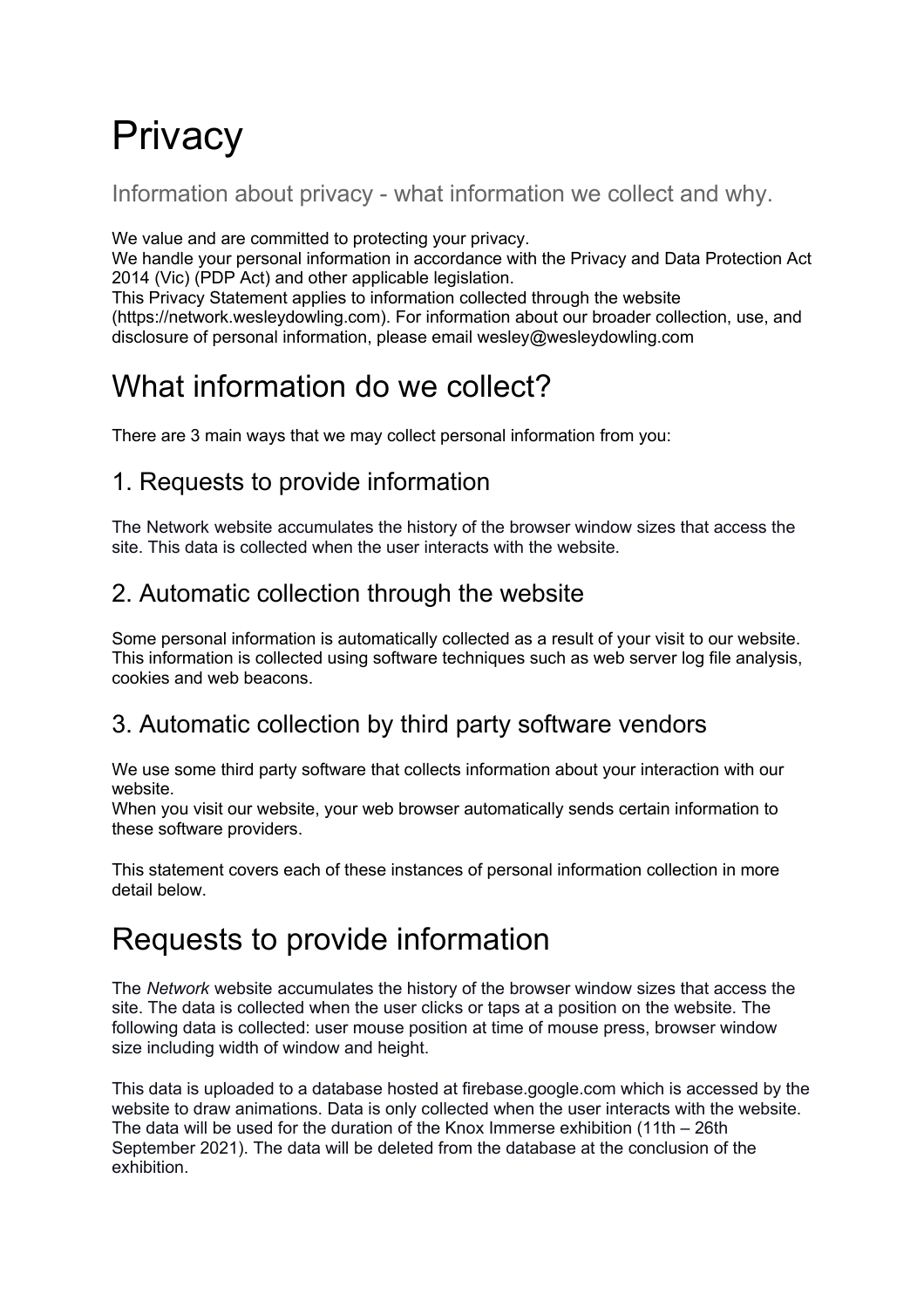### Automatic collection through the website

### Use of cookies

We use first-party cookies and JavaScript code to collect information about visitors to this website. We use these to track how our visitors interact with this website, including where they came from, what they did on the site and whether they completed any transactions on the site. If you don't want to have cookies placed on your computer, you can disable them using your web browser. You will need to customise each web browser you use to turn off cookie tracking. If you opt out of using cookies, you will still have access to all the information and resources provided by this website, though some features may not work as expected.

### Automatic collection by third party software vendors

This website uses several online tools to measure website use, which are provided by third party software vendors. We use these tools to help us make our site better. We use software by third parties, including:

#### • Google Analytics

For further information on how these third party software vendors handle your personal information, please review their privacy policies. Personal information may be provided to third parties when accessing this website. Information that may be shared to third parties includes:

- network location and IP address
- the date and time of your visit to our website

• the types of web browser (e.g. Internet Explorer, Google Chrome, Safari) and operating system (e.g. Windows 10, Mac OS X etc.) you are using

- Flash version, JavaScript support, screen resolution and screen colour processing ability
- Referring site details (such as the URL that you came through to arrive at our website)
- Page visited and the time spent on each page
- Documents downloaded and search terms used
- The forms accessed on our website
- Personal identifiable information
- Unique device identifier
- Cookies and data about which page you visited
- Device information, hardware model, operating system information, app version, app usage, debugging information, browser information
- Geo location information (if enabled by user)
- May assign a unique user identifier

All of the third party software vendors we use on this website comply with the PDP Act and the General Data Protection Regulation (GDPR) legislation within the European Union. Third party software vendors may alter how they collect and handle personal information at any time.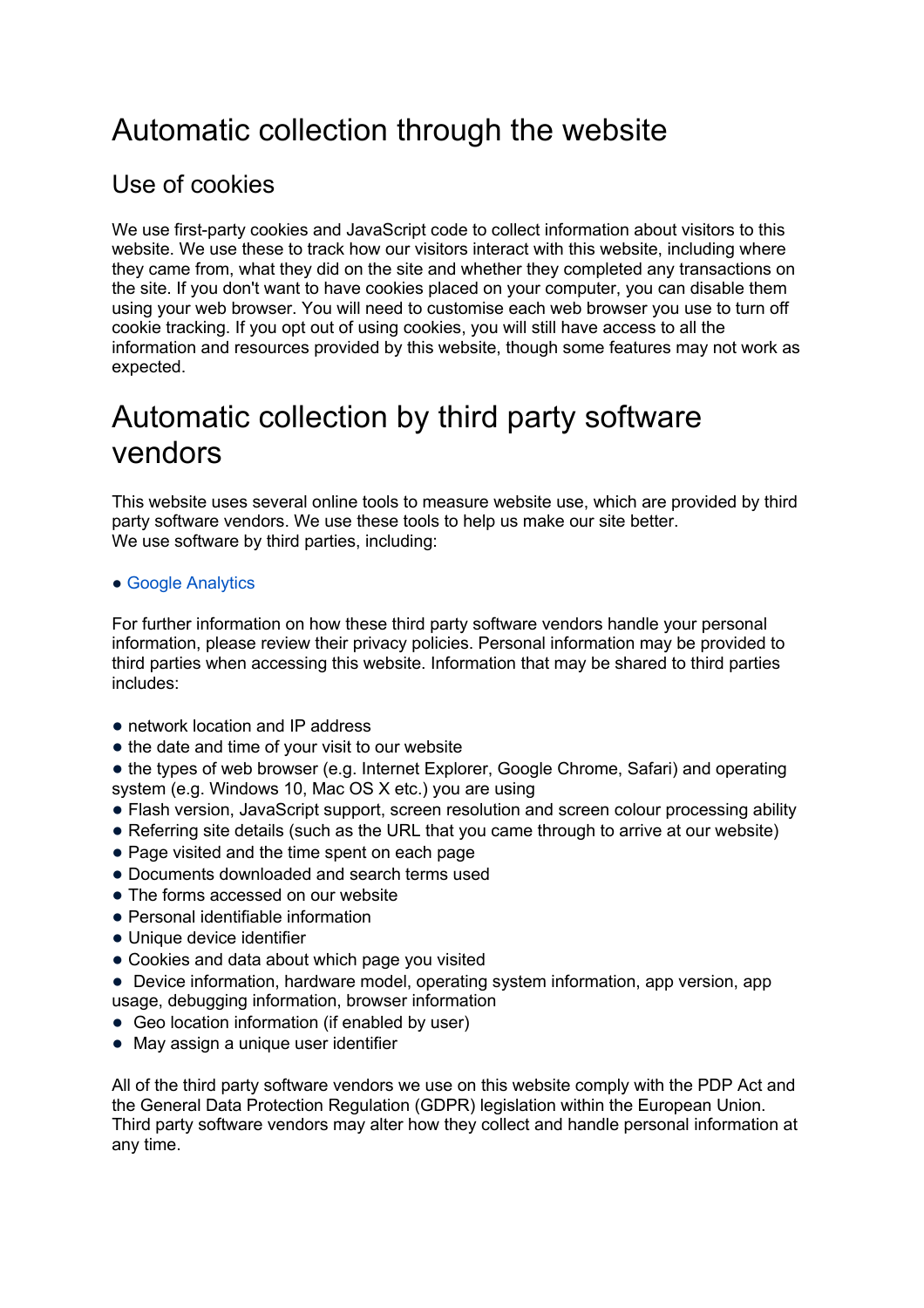### Use and disclosure

#### Use of web analytics data

We use web analytics data for statistical purposes, such as to analyse, measure, and report on data about our website traffic and visits. This information helps us understand general user trends at an aggregate level, and improve our website, content, and user experience. We may also use this information for security audits to protect against threats from hackers or other security purposes.

We do not use this information to identify you or match it with any other personal information that we may collect from you, unless required to do so as part of an internal investigation or for a law enforcement-related purpose, in accordance with the PDP Act. Your site visit data is collected under the authority of Information Privacy Principle 1.1 of the PDP Act for the purposes stated above.

#### Disclosure of web analytics data

Apart from the third party tools described in this Privacy Statement, we do not disclose your site visit data to any other third parties without your consent, unless we are required or authorised to do so by law. In the event of an investigation into suspected unlawful or improper activity, a law enforcement or government agency may use its legal authority to inspect our web server's records (e.g. in relation to hacking or abusive messages).

#### Can I opt out of the collection of web analytics data?

You cannot opt out of the automatic collection of information that is used for analytical purposes, however you may choose to disable cookies or delete any individual cookie. If you choose to disable cookies, the website may not function fully and your ability to browse, read, and download information contained on our website may be impaired. However, you may still access our services by contacting our office via other methods such as telephone, email, or mail.

You can enable a "Do Not Track" setting on your browser to help protect your privacy. When Do Not Track is tuned on, your browser will send a Do Not Track request to the sites you visit, and to the third parties whose content is hosted on those sites. However, many websites will still collect and use your browsing data regardless of the Do Not Track Request. This depends on individual sites' privacy practices. Sending a Do Not Track request does not guarantee privacy protection.

Instructions on how to enable the Do Not Track setting:

- **Google Chrome**
- Internet Explorer 11
- Mozilla Firefox
- Safari

#### Security of your personal information

Under the PDP Act, we have a responsibility to protect your personal information. We take reasonable steps to make sure that your personal information is protected from misuse, loss,